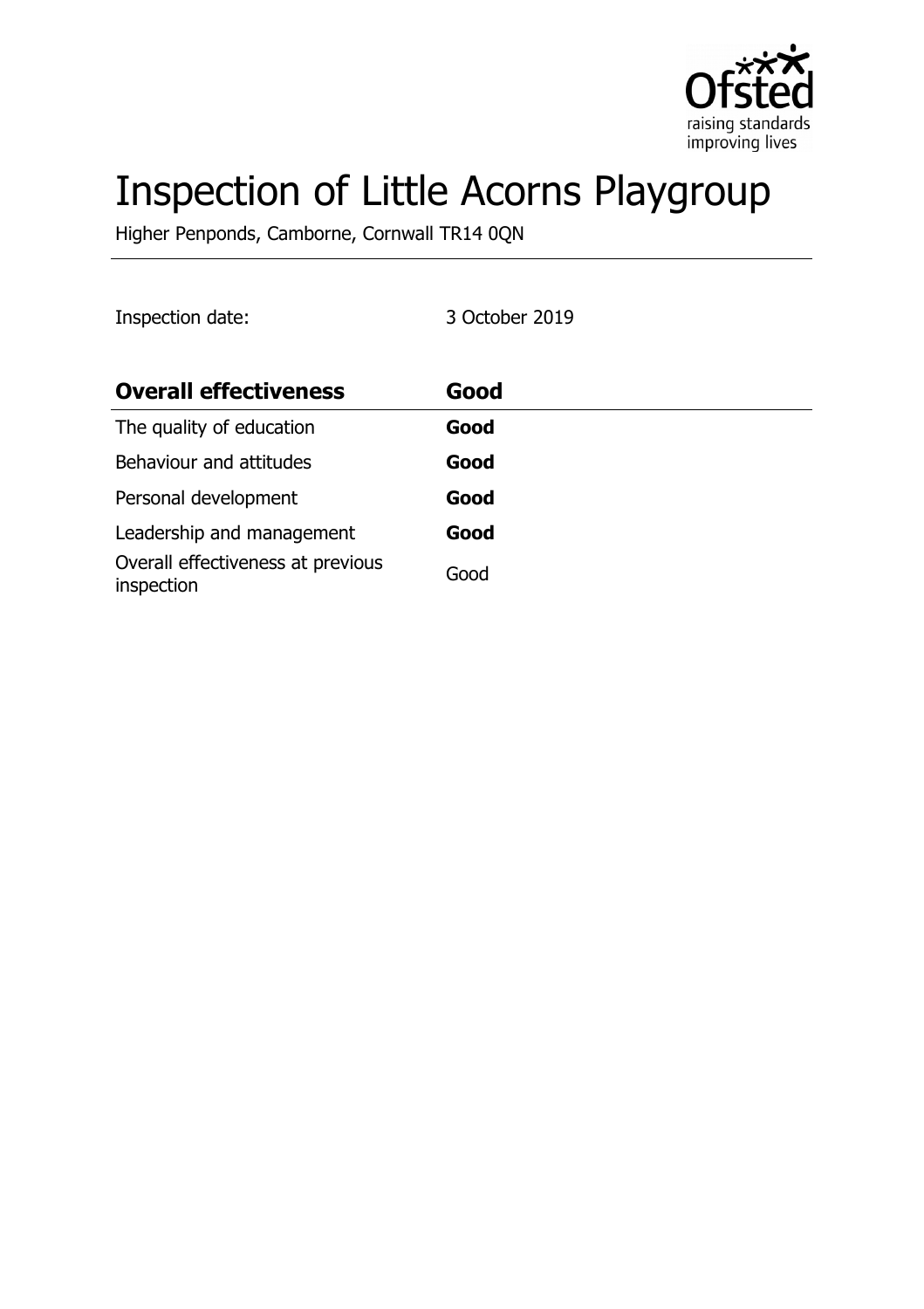

# **What is it like to attend this early years setting?**

### **The provision is good**

The leadership team reflects well on the provision, adapting it to help children develop their skills. Staff have created a more spacious role-play area and a creative 'beauty salon', responding to children's interests and supporting their imagination successfully.

Children have good opportunities to explore the outdoors. They attend forestschool activities where they enjoy looking for natural materials, such as pine cones during a scavenger hunt. Children relish using leaves, twigs, mud and water to make 'magic potions' to support their imaginative skills. They then relax with a hot chocolate and recap on the activities they have enjoyed at the end of the session, developing their social and language skills effectively.

The introduction of a new healthy eating programme helps teach children about nutritious foods. Children grow vegetables, such as mange tout and potatoes, and use these to create 'healthy chips'. They enjoy mackerel pate, blackberries and scrambled eggs for their snack, encouraging children to try a good range of different flavours and textures.

Children behave well. They are caring and considerate to others and are happy in their environment. Staff encourage children to share and take turns. Children have a positive attitude to learning and are curious to investigate and explore the activities available.

## **What does the early years setting do well and what does it need to do better?**

- Staff help children to develop good communication skills. For instance, children use a variety of methods to say 'hello', such as waving, 'high-fives' and talking. This encourages children to develop their confidence and communicate in a way that makes them feel comfortable. Staff also use 'choice cards' to enable younger children to understand and make their own decisions independently. Older children use sign language to make their meaning clear to younger ones.
- $\blacksquare$  Children engage in a variety of activities led by adults, such as mathematical and literacy programmes. Although children enjoy these, staff do not consistently tailor them to meet children's individual needs and abilities. Some activities lack challenge whereas others are too difficult for them. Staff teaching does not always enable children to build on their capabilities, such as extending their understanding of measurements and number recognition to help them make even more progress in their development.
- $\blacksquare$  Partnerships with parents is effective. Staff ensure they are actively involved in their children's learning and are encouraged to utilise their strengths with the provision. Opportunities to find out about different occupations, such as the fire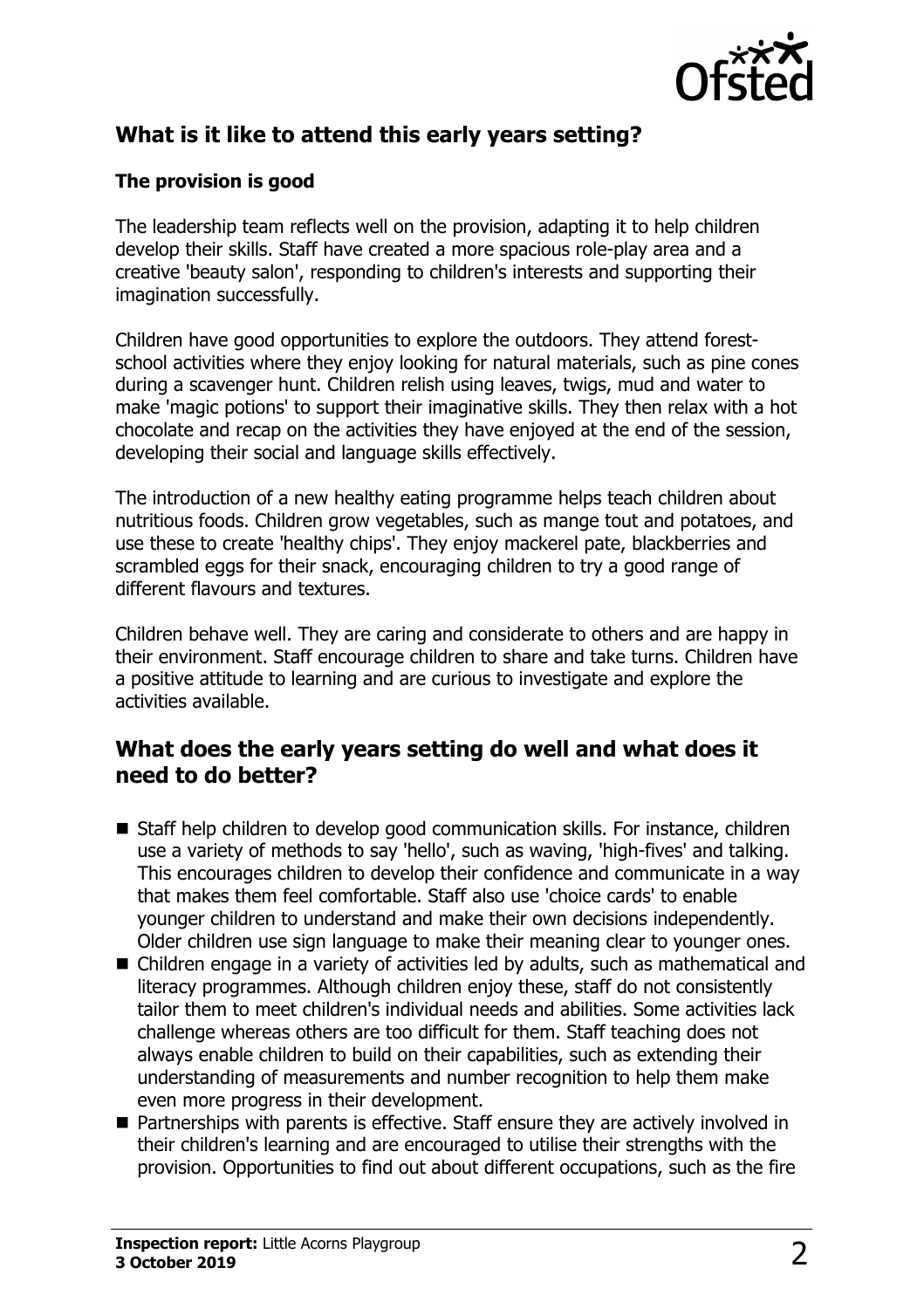

and police service, help to successfully teach children about the world around them.

- Staff develop children's self-esteem well. Children have opportunities to look after 'Fairy Sarah' and 'Rescue Bear' at home and record their adventures in a diary. Children enjoy taking responsibility for the toys and talk about their experiences. They receive 'star of the week' certificates to celebrate their accomplishments and develop good resilience. For instance, children persevere when building a tower of bricks. They demonstrate pride in their achievements, such as when making an obstacle course made from cubes and autumn biscuits.
- $\blacksquare$  Staff support children in managing their emotions effectively. They have attended training to develop strategies in helping children to understand and express their feelings constructively. Children use pebbles with facial expressions and rapidly make marks on paper, helping to them to recognise different moods and relieve their frustrations positively.
- $\blacksquare$  The leadership team carries out frequent staff supervision and supports their well-being and training needs effectively. It has formed strong relationships with other professionals to help children make good progress in their development.
- Staff and children have formed close attachments. Children enjoy snuggling up on the sofa with staff, listening to a story. Staff meet their care needs thoroughly, supporting children's personal development and independence.
- Children have strong opportunities to be active and engage in physical exercise. They attend sport sessions, fitness dance classes, and interactive music-andmovement sessions.

# **Safeguarding**

The arrangements for safeguarding are effective.

Recruitment procedures are robust. The leadership team ensures staff have the essential skills and knowledge to care for children. Appropriate checks are in place to ensure new staff are, and remain, suitable to work with children. A detailed induction process ensures staff understand their roles and responsibilities. The leadership team and staff have a good awareness of child protection procedures and know who to contact should a child be at risk. They all attend safeguarding training regularly and know to access relevant numbers to report a concern.

## **What does the setting need to do to improve?**

#### **To further improve the quality of the early years provision, the provider should:**

- $\blacksquare$  tailor activities led by adults more precisely to meet the individual needs of all children, to ensure they make the progress of which they are capable
- $\blacksquare$  extend mathematical opportunities even more, particularly for the most able children to further their understanding of measurements and number recognition more successfully.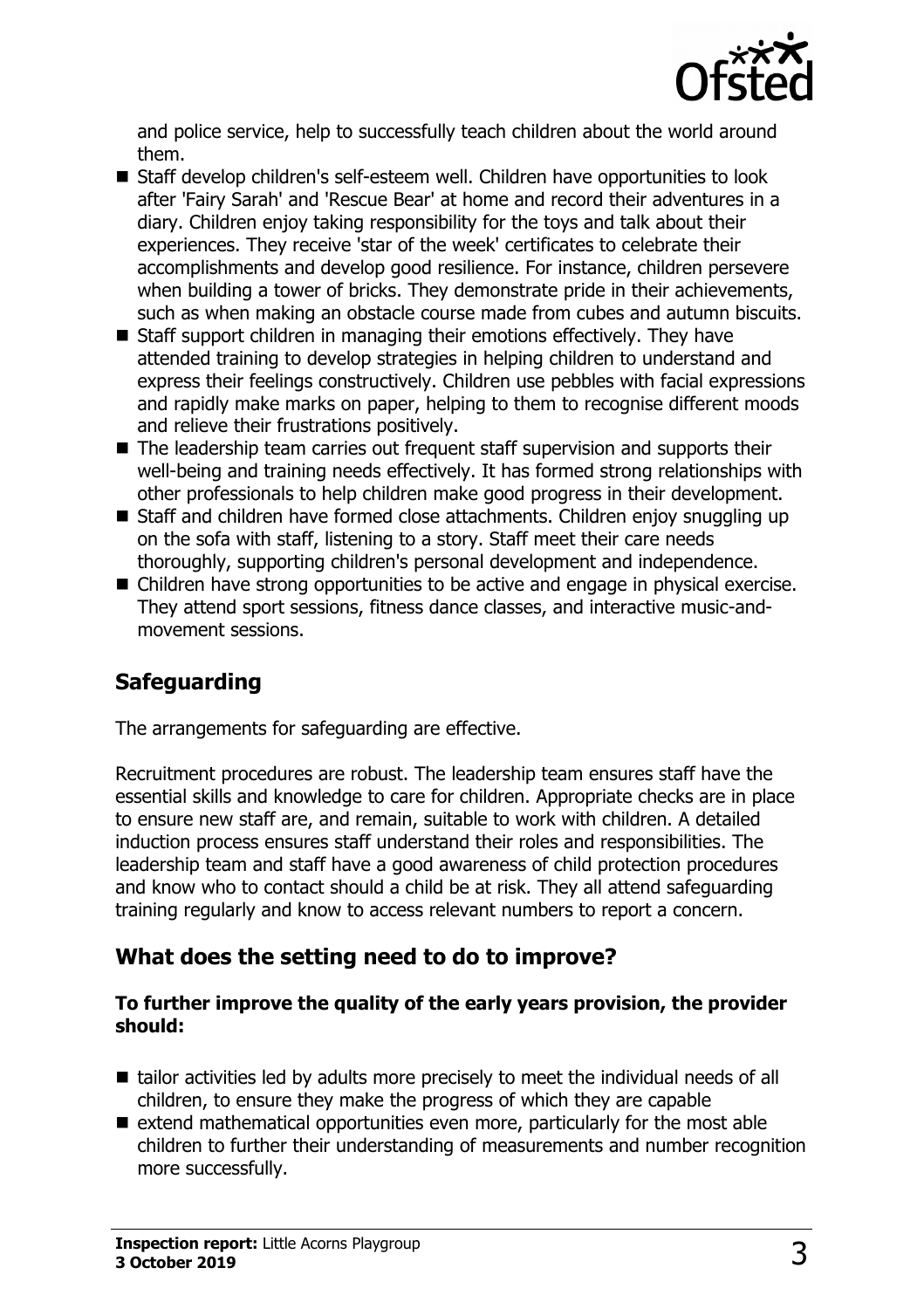

| <b>Setting details</b>                              |                                                                                      |
|-----------------------------------------------------|--------------------------------------------------------------------------------------|
| Unique reference number                             | 102824                                                                               |
| <b>Local authority</b>                              | Cornwall                                                                             |
| <b>Inspection number</b>                            | 10070144                                                                             |
| <b>Type of provision</b>                            | Childcare on non-domestic premises                                                   |
| <b>Registers</b>                                    | Early Years Register, Compulsory Childcare<br>Register, Voluntary Childcare Register |
| Day care type                                       | Full day care                                                                        |
| Age range of children                               | 2 to $4$                                                                             |
| <b>Total number of places</b>                       | 24                                                                                   |
| Number of children on roll                          | 26                                                                                   |
| Name of registered person                           | Little Acorns Playgroup Committee                                                    |
| <b>Registered person unique</b><br>reference number | RP904535                                                                             |
| <b>Telephone number</b>                             | 01209 718 990                                                                        |
| Date of previous inspection                         | 11 February 2015                                                                     |

## **Information about this early years setting**

Little Acorns Playgroup registered in 1993 and is located in Camborne, Cornwall. It operates on Monday to Friday from 8.45am to 3.30pm, during term time only. The playgroup receives free early years education funding for two-, three- and fouryear-old children. There are nine staff members employed to work with the children. The manager is a qualified teacher, one member of staff holds a qualification at level 5 and five staff have early years qualifications at level 3.

# **Information about this inspection**

#### **Inspector**

Joanne Steward

#### **Inspection activities**

- $\blacksquare$  The inspector observed the interactions between staff and children, and looked at a range of activities children were engaged in.
- $\blacksquare$  The leadership team and the inspector held a meeting to discuss matters, such as the self-evaluation process and how the playgroup safeguards children.
- $\blacksquare$  The inspector held two joint observations with the leadership team.
- $\blacksquare$  The inspector sought parents' views on the provision.
- $\blacksquare$  The inspector looked at a range of documentation, including staff qualifications, relevant policies and information from other early years professionals.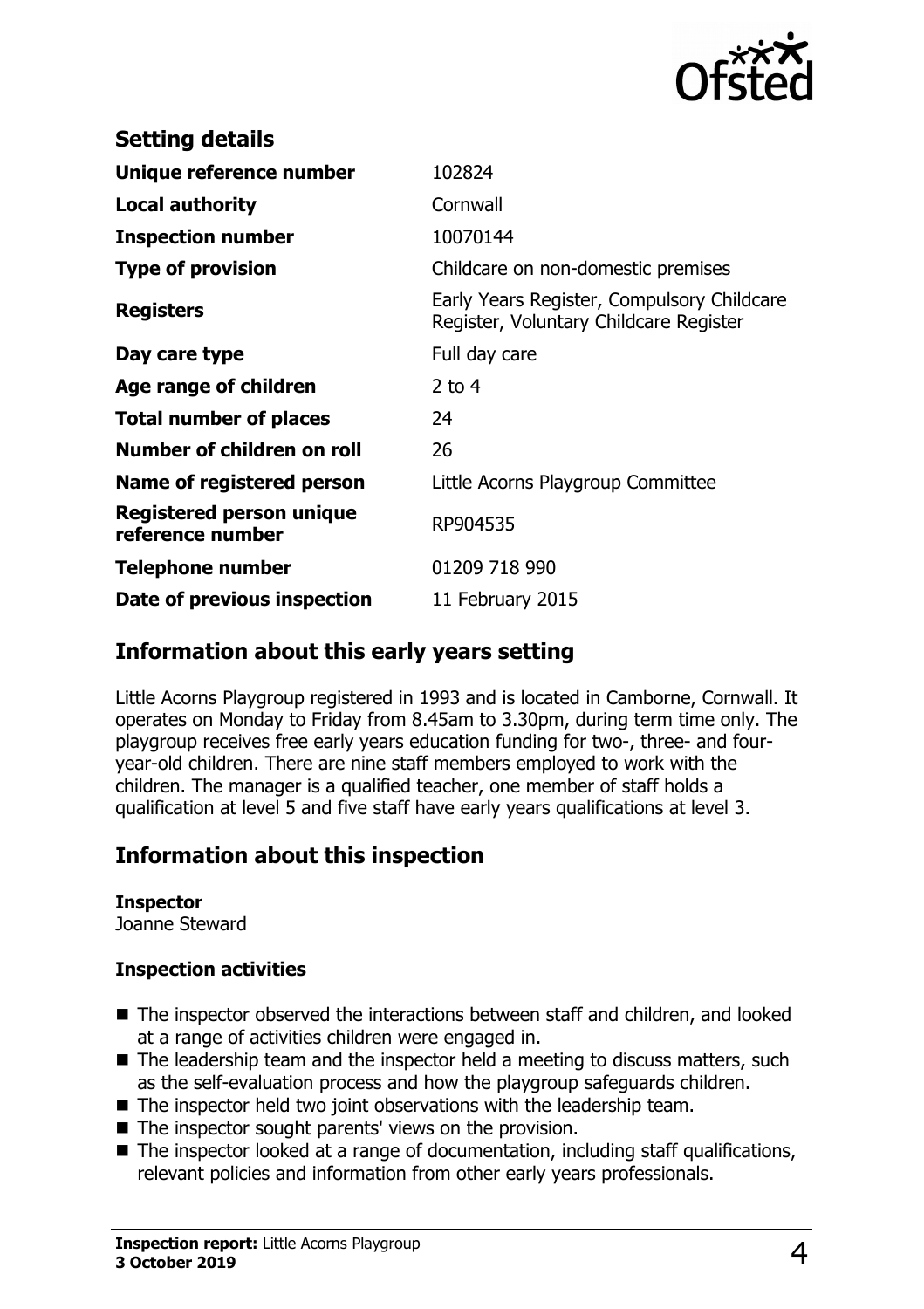

We carried out this inspection under sections 49 and 50 of the Childcare Act 2006 on the quality and standards of provision that is registered on the Early Years Register. The registered person must ensure that this provision complies with the statutory framework for children's learning, development and care, known as the early years foundation stage.

If you are not happy with the inspection or the report, you can [complain to Ofsted.](http://www.gov.uk/complain-ofsted-report)